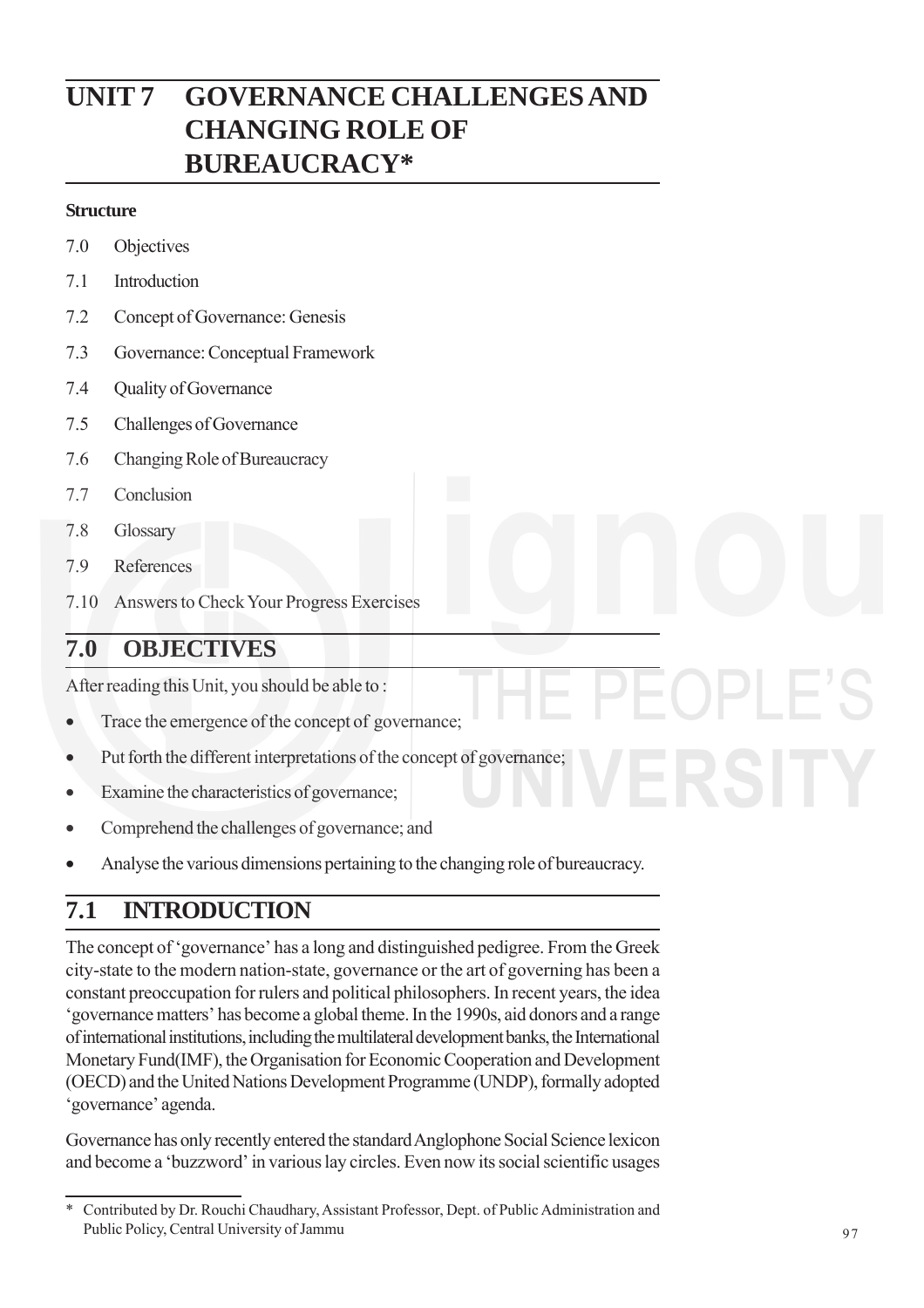are often 'pre-theoretical' and eclectic; lay usages are just as diverse and contrary.When most of the people hear the word "governance" they think of "government", since, both have 'govern' as their root word. But governance is more than just government.

In this Unit, we shall orient you to various aspects pertaining to the concept of governance, bring out the emerging challenges in the arena of governance and examine the changing role of bureaucracy in the present scenario.

## **7.2 CONCEPT OF GOVERNANCE: GENESIS**

The concept of governance is not new to India. Early discussions go back to at least 400B.C. to the *Arthashastra*, a fascinating treatise on governance attributed to Kautilya. In *Arthashastra*, Kautilya presented key pillars of the 'art of governance', emphasising justice, ethics, and anti-autocratic tendencies. He further detailed the duty of the king to protect the wealth of the State and its subjects; to enhance, maintain and also safeguard such wealth, as well as the interests of the subjects.

The government as an instrument of the State has always been the sole provider of goods and services. For example, Indian Airlines used to be the only agency for domestic air travel in India. Similar is the case in many areas such as telecommunications, power and so on. But since 1980s, we find the emergence and active part being played by the private sector in service delivery. Also we have civil society or people's associations playing a key role.

For the last few decades, governance has been a prominent area in public administration. It was Harlan Cleveland who first used the word 'governance' as an alternative to the phrase public administration. In the mid-1970s, one of the themes in Cleveland's particularly thoughtful and provocative speeches, papers, and books was: "What the people want is less government and more governance" (1972). Since Cleveland's initial conception, it would be only a slight exaggeration to say that governance has become the subject formerly known as public administration. A further shift in the concept of governance was witnessed when the prefix "good" was added to it, making it a qualitatively 'positive' concept.

Ever since 1989, when the World Bank described the current situation in Africa as 'crisis in governance', the term 'governance' has been widely, if not exclusively associated with the politics of development in the post-colonial world. The term 'governance' had gained prominence with the usage of the term by the international donor agencies such as the World Bank, the United Nations Development Programme (UNDP) etc. These institutions drew attention to certain deficiencies in the governance system of the developing countries. These included non-availability of information to the people, lack of accountability, poor management of public sector, absence of appropriate legal framework and so on. It is against this background that the concept of governance emerged to ensure effective and accountable management of the affairs of a country at all levels.

Gradually the concept of 'good governance' was authenticated and popularised by the World Bank. Through its reports published around three decades ago, 'Governance' has become an acknowledged paradigm, slowly replacing the notion of 'Government'.

We are moving from governing almost exclusively by the formal 'government' to 'governance', which is broader in nature comprising government, private sector and civil society. The distinction between public and private sectors is getting narrowed and more participative and collaborative forms of governing are in place. We have already discussed in detail about these aspects in Unit 2 of this Course.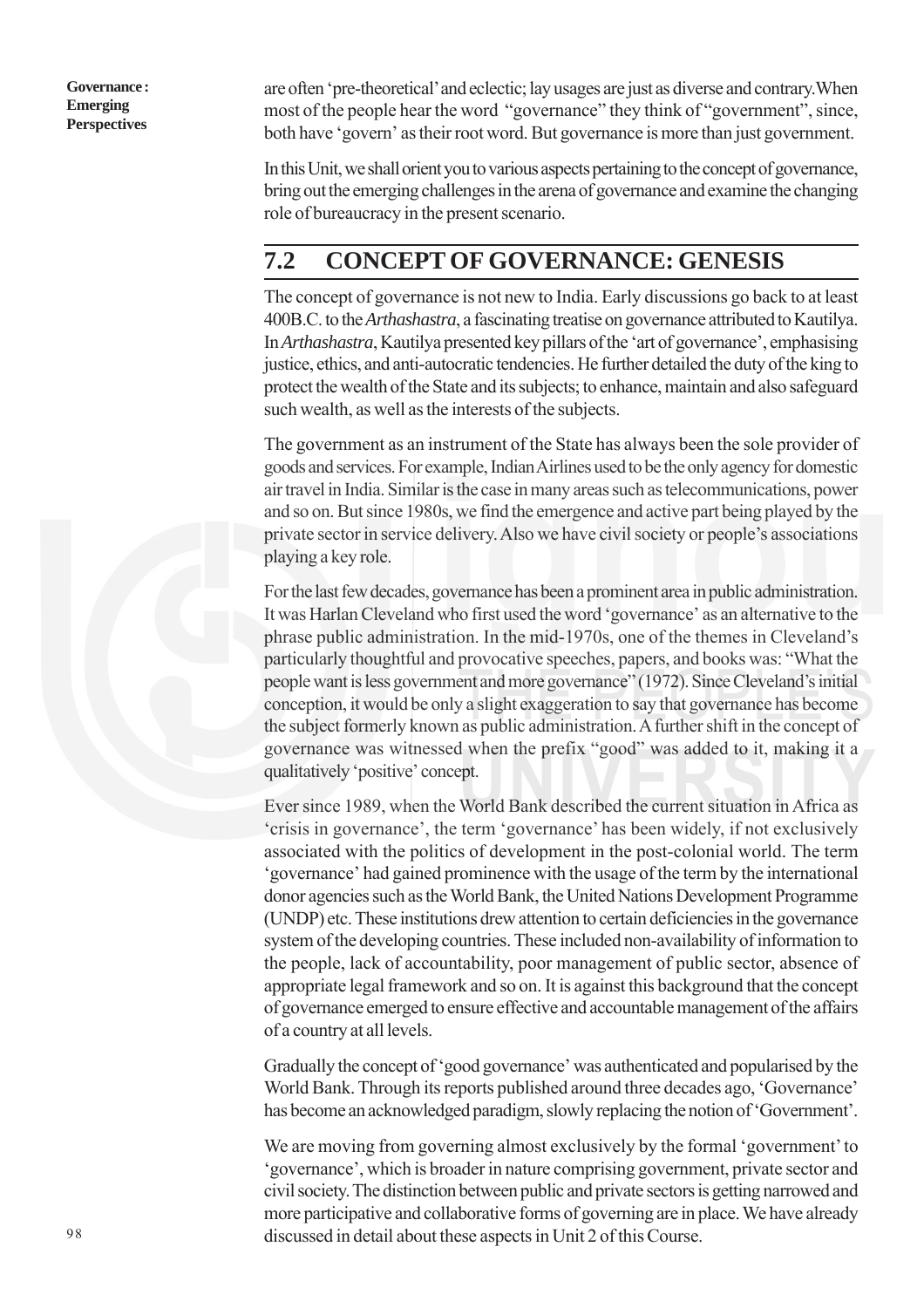# **7.3 GOVERNANCE: CONCEPTUAL FRAMEWORK**

The conceptual roots of governance are located in the neo-liberal theoretical discourses. Governance like New Public Management defies simple definitions. It has become a conceptual riddle. Semantically, it refers to government-run-administration. However given its roots in the concern of the World Bank for recovering 'loans' given to the Sub-Saharan African states, it has become integrally linked with the 'neo-liberal' thrust in contemporary politics. The neo-liberal thinking gained prominence since mid-1950s which advocated free market. It gave importance to private sector, individual liberty and freedom and propagated roll back of the State. It favoured free markets and diluting the role of the Welfare State.

Governance generally means 'the act or process of governing'. Since 1980s, the shift from 'government' to 'governance' in development vocabulary was not mere semantic change. The Anglophone term 'governance' can be traced to the classical Latin and ancient Greek words for the 'steering of boats'. It originally referred mainly to the action or manner of governing, guiding or steering conduct and overlapped with 'government'. For a long time usage was mainly limited to the Constitutional and legal issues concerning the conduct of 'affairs of State'.

It has enjoyed a remarkable revival over the last few decades in many contexts, however becoming a ubiquitous 'buzzword' which can mean anything or nothing. The key factor in its revival has probably been the need to distinguish between 'governance' and 'government'. The State attempts to achieve set goals and objectives for the welfare of its citizens. The government as an instrument of the State through the plans, policies and programmes attempts to deliver essential services to the citizens. Governance would refer to the modes and manner of governing from government to other institutions and agents charged with governing including private sector, civil society and peoples' associations.

Etymologically, the word "governance" and its cognates are rooted in the Greek word "kybernan", meaning "to steer or pilot a ship" and have been common in Western usage – originating in Middle English and Old French - for centuries. To "govern" is to direct, guide, rule, or steer. The institutions for governing may be termed – "government". When one is "governing", or being governed, one is engaged in, or being subjected to, the act or process of "governance". In contemporary popular usage, governance refers to how actors – whether multinational entities, governments, public agencies, private corporations, communities, social or political groups, individuals, or combinations of these – are governed, i.e., directed or guided, in order to accomplish purposes on which they agree or have in common. By implication, governance in this generic sense might imply such descriptive characteristics or qualities as adaptability, transparency, means for resolving conflicts, structures for consultation, deliberation, and decision making, processes through which authority and influence are distributed among actors, and mechanisms for enforcing rules and agreements.

Governance refers to opening up of the arena of government to multiple actors, mobilising the collective efforts of the government, private sector and the community. It focuses on ensuring accountability, people's participation, and transparency, rule of law, effectiveness and efficiency. It fosters networking amongst several stakeholders and involves multiple actors and institutions.

In general there has been an ever-expanding, often confusing variety of meanings and applications of the term' governance'. New definitions of governance have continued to proliferate in academic and policy discourse. These new, non-generic definitions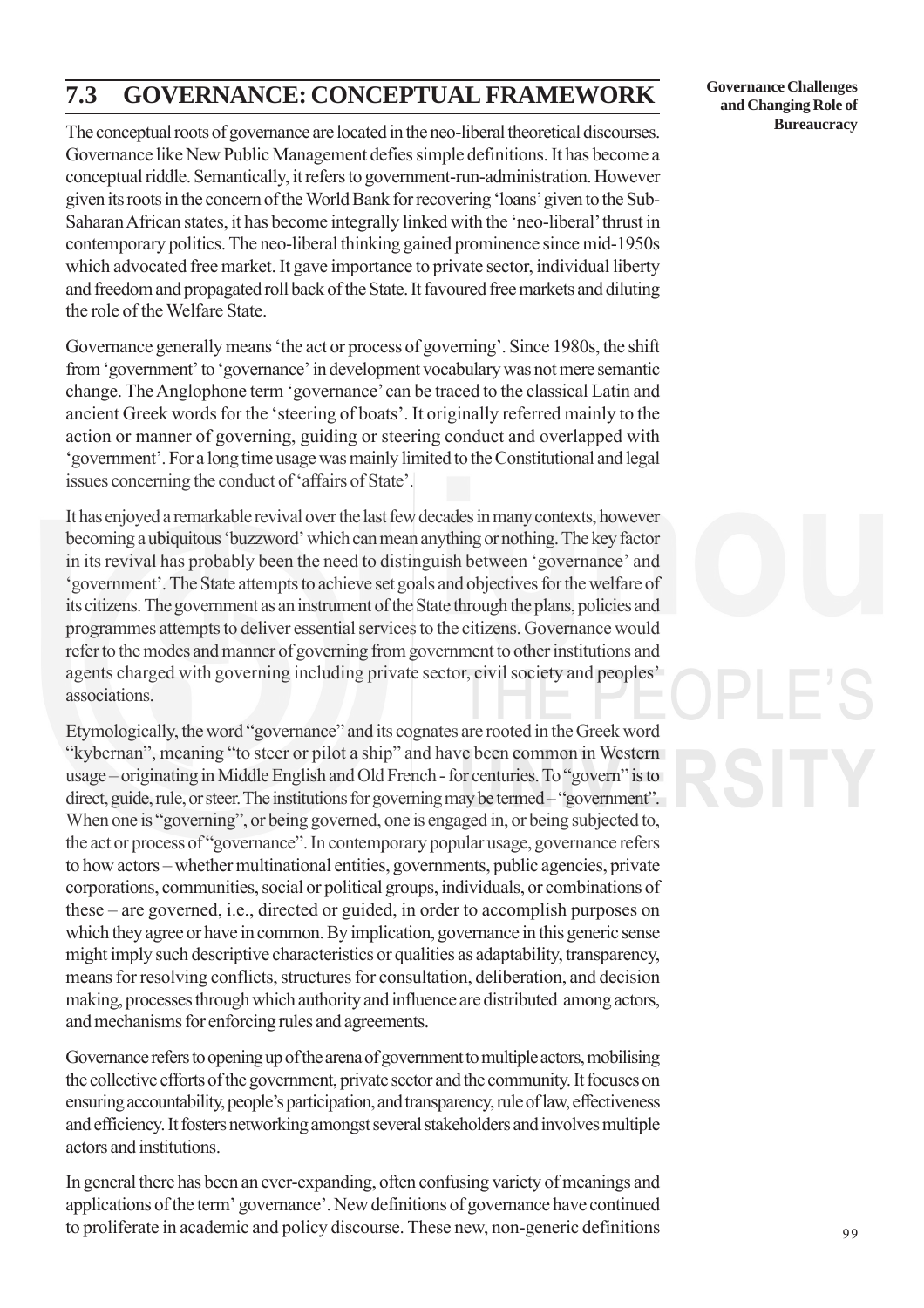reflect increased scholarly and policy maker interest in how multiple sources of societal and global change – political, economic, social, demographic, technological, and legal – are affecting systems of ordered rule, especially, those, systems or arrangements serving public interests.

Beginning in the early 1990s, altogether new meanings began to be associated with the term "governance" in public administration. Governance, for example, began to mean a form of public goods provision that is "beyond government". That is, "governance" meant, not just systems of both public and private sectors, but arrangements whereby responsibility for collective benefits has been assumed by civil society institutions such as non-profit/non-governmental organisations or other actors that are constituted, i.e., legitimised, outside the public sector. At the same time, among institutions concerned with the developing world and with newly emerging states, such as the World Bank and the International Monetary Fund, governance increasingly came to imply "good governance", that is, government that meets specific criteria for competence, such as transparency, effectiveness, honesty, participation and inclusivity.

Over the past decades,distinct words and phrases for reforming the public sector have been in usage. The '3Es'of economy, efficiency and effectiveness gave way to the 'new public management' and 'entrepreneurial government'. The term *Governance* is now widely used, supplanting the commonplace 'government'. Even the most cursory inspection reveals that 'governance' has several distinct meanings. The current use does not treat governance as a synonym for government. Rather it signifies a change in the meaning of government, referring to a new process of governing; or a changed condition of ordered rule; or the new method by which society is governed.

Lynn (2010) categorises the meanings and applications in the governance literature and the issues each raises for the study and practice of public administration as:

- a) governance as a generic term
- b) governance as synonymous with the state, with the public sector: "government";
- c) governance as synonymous with "*good* government"
- d) governance "*beyond* government"
- e) governance "*not* government"

Rhodes (1996) puts forward six separate uses of governance as:

- a) the minimal state
- b) corporate governance
- c) good governance
- d) a socio-cybernetic system
- e) self-organizing networks.
- f) the new public management,

The notion of governance rests on three theoretical principles or premises:

- a) The existence of crisis of governability
- b) That this crisis reflects problems in traditional forms of State intervention.
- c) The emergence of a tendency or of a convergent political trend in all the 'developed' countries that is giving rise to a new form of governance better adapted to the context.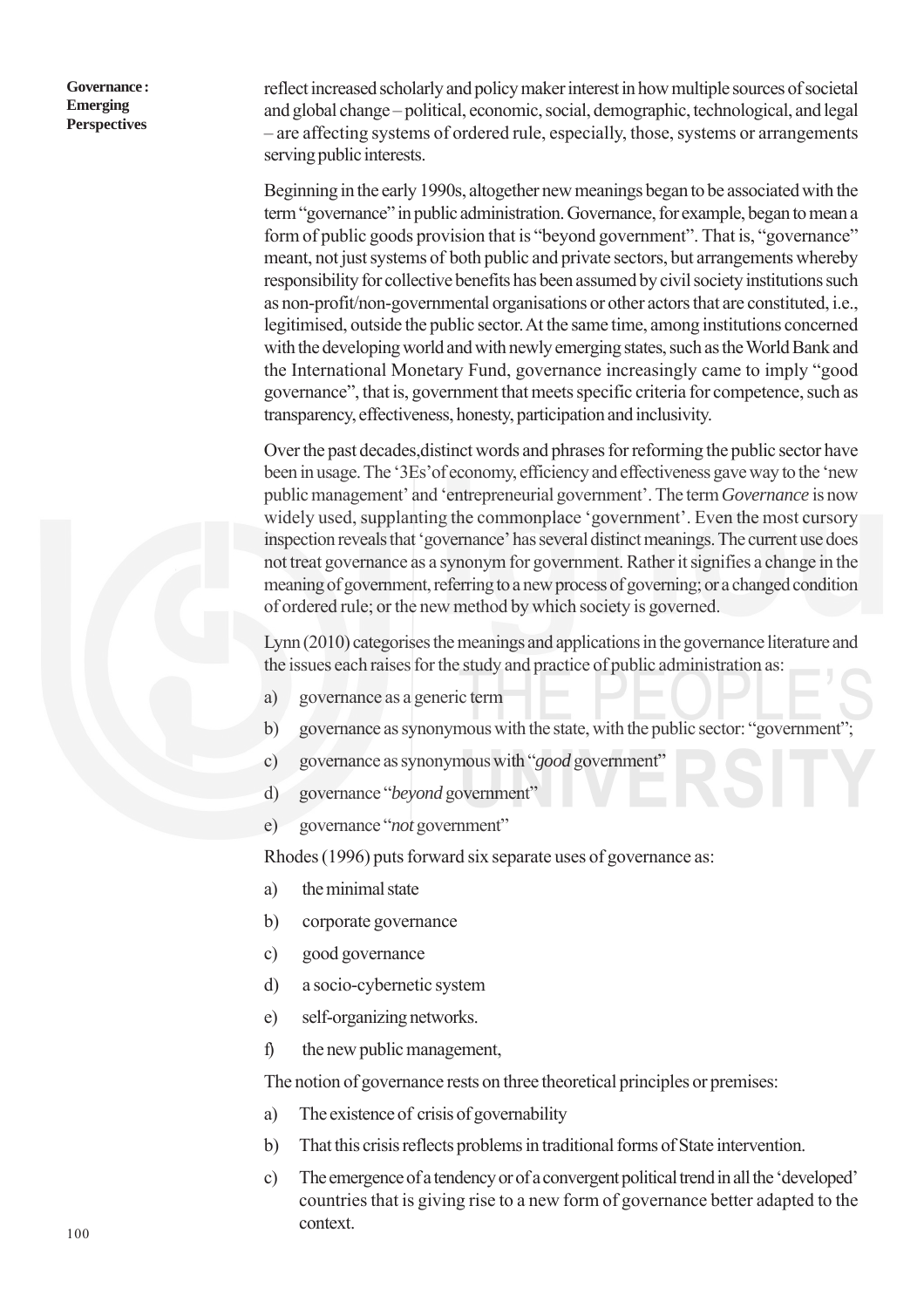There are varied interpretations of governance put forth by scholars implying

- Shift from the bureaucratic State to the hollow State or to third-party government
- Market based approaches to government
- Development of social capital, civil society, and high levels of citizen participation
- Interjurisdictional cooperation and network management.

Government in the postmodern State involves multiple levels of interlocked and overlapping arenas of collective policy implementation. Governments now operate in the context of supranational, international, trans-governmental and trans-national relations in elaborate patterns of federated power sharing and interdependence.

# **7.4 QUALITY OF GOVERNANCE**

Today the quality of governance is attracting more and more attention among the countries. The number of democratic regimes continues to rise and good governance has become an important criterion for a country's credibility and respect on the international stage. The use of the term "good governance" was initially articulated in a 1989 World Bank publication. Therein, the concept of good governance was identified as a structural necessity for market reform. In 1992, the Bank published a Report entitled, *Governance and Development*, which explored the concept further and its application to the Bank's activities. In 1997, the Bank redefined the concept and underlined the need for an effective State apparatus in association with "good governance" as a necessary precondition for development. Other international financial institutions (IFIs), such as the International Monetary Fund (IMF) and the Organisation of Economic Cooperation and Development (OECD), have also contributed to the World Bank's policy dialogue.

Since 'good' is a subjective term, it is important to be specific in its use. There are many competing views on what the term 'good governance' should mean, but most donors argue that it should include some (if not all) of these; increased public accountability and transparency; respect for and strengthening of the rule of law and anti-corruption measures; democratisation, decentralisation and local government reform; increased civil society participation; and respect for human rights and the environment.

Good governance has certain qualities to it. It promotes equity, participation, pluralism, transparency, accountability and the rule of law. And it is efficient, effective, responsive and sustainable over the long run. Governance must be rooted in these principles for greater human development through poverty eradication, environmental protection and regeneration, gender equality and sustainable livelihoods.

When we speak of the quality of a country's governance, however, we mean the degree to which its institutions and processes are transparent, accountable to the people, allowing them to participate in decisions that affect their lives. The quality pertains to structure, systems and processes of governance. We have already referred to this in Unit 3 of this Course.

The promotion of good governance has led to the proliferation of aggregate indicators that rank or assess countries for the quality of their governance.The most comprehensive set of aggregate indicators is the World Bank's Worldwide Governance Indicators (WGI) database now covering 215countries and territories; and measuring three dimensions of governance defined as "the exercise of authority through formal and informal traditions and institutions for the common good". The three dimensions are:

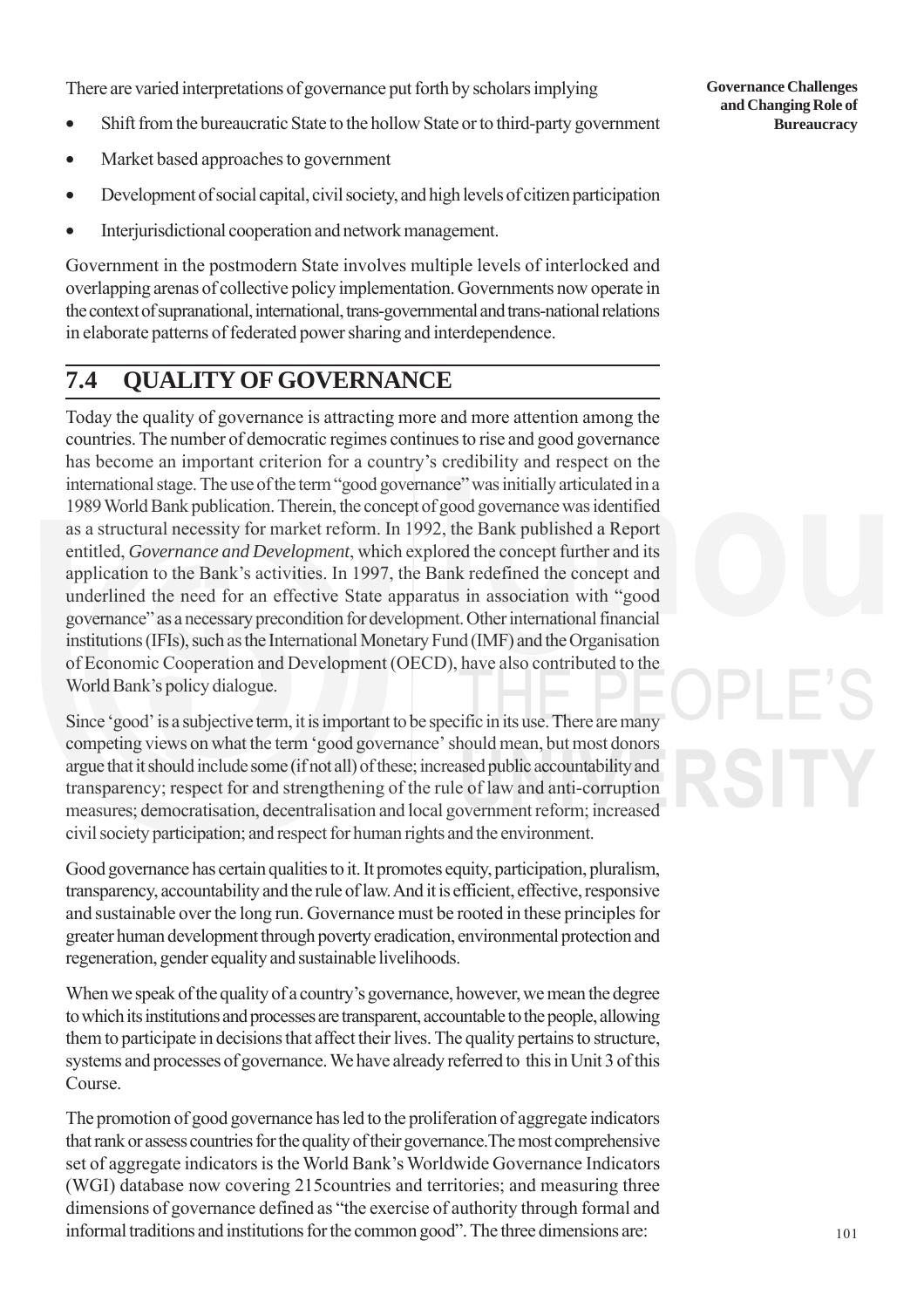| Governance:         |  |
|---------------------|--|
| <b>Emerging</b>     |  |
| <b>Perspectives</b> |  |

- 1) the process of selecting, monitoring, and replacing governments;
- 2) the capacity to formulate and implement sound policies and deliver public services;
- 3) the respect of citizens and the State for the institutions that govern economic and social interactions among them.

#### **Check Your Progress 1**

**Note:** i) Use the space given below for your answers.

- ii) Check your answers with those given at the end of the Unit.
- 1) Explain the genesis of the concept of 'governance'.

..................................................................................................................... ..................................................................................................................... ..................................................................................................................... ..................................................................................................................... ..................................................................................................................... 2) Discuss the conceptual dimensions of governance. ..................................................................................................................... ..................................................................................................................... .....................................................................................................................

# **7.5 CHALLENGES OF GOVERNANCE**

There is a multitude of challenges facing 'governance' in the twenty-first century. This is very true for most developing nations, especially in Asia. These challenges emanate from various levels-global, national, regional and local. While many challenges have local solutions because they involve local issues (e.g., flood control, population density, urban–rural divide, urban governance and administration, or public management), others have multiple sources involved, especially regional and global ones and demand national and international solutions. This has an imperative for regional and global cooperation.

The challenge of governance in any State is not competitive populism or fulfilment of some wish lists. It is in restoring the basic values to the institutions and ensuring their sustenance through truly autonomous watch dog processes. The legislators should legislate and exercise supervision of government policies; the executive should concentrate on fair and equitable governance and efficient delivery of public services. The judiciary should focus on speedy justice for all sections of the society.

The environment of public administration in developing democracies has changed dramatically in the last few decades. The contemporary challenges of governance in India are: problems with bureaucracy, including the antiquated processes and criteria for recruitment of the nation's higher civil service, rigidity and inefficiencies in government operations, widespread corruption, lack of accountability, lack of representativeness in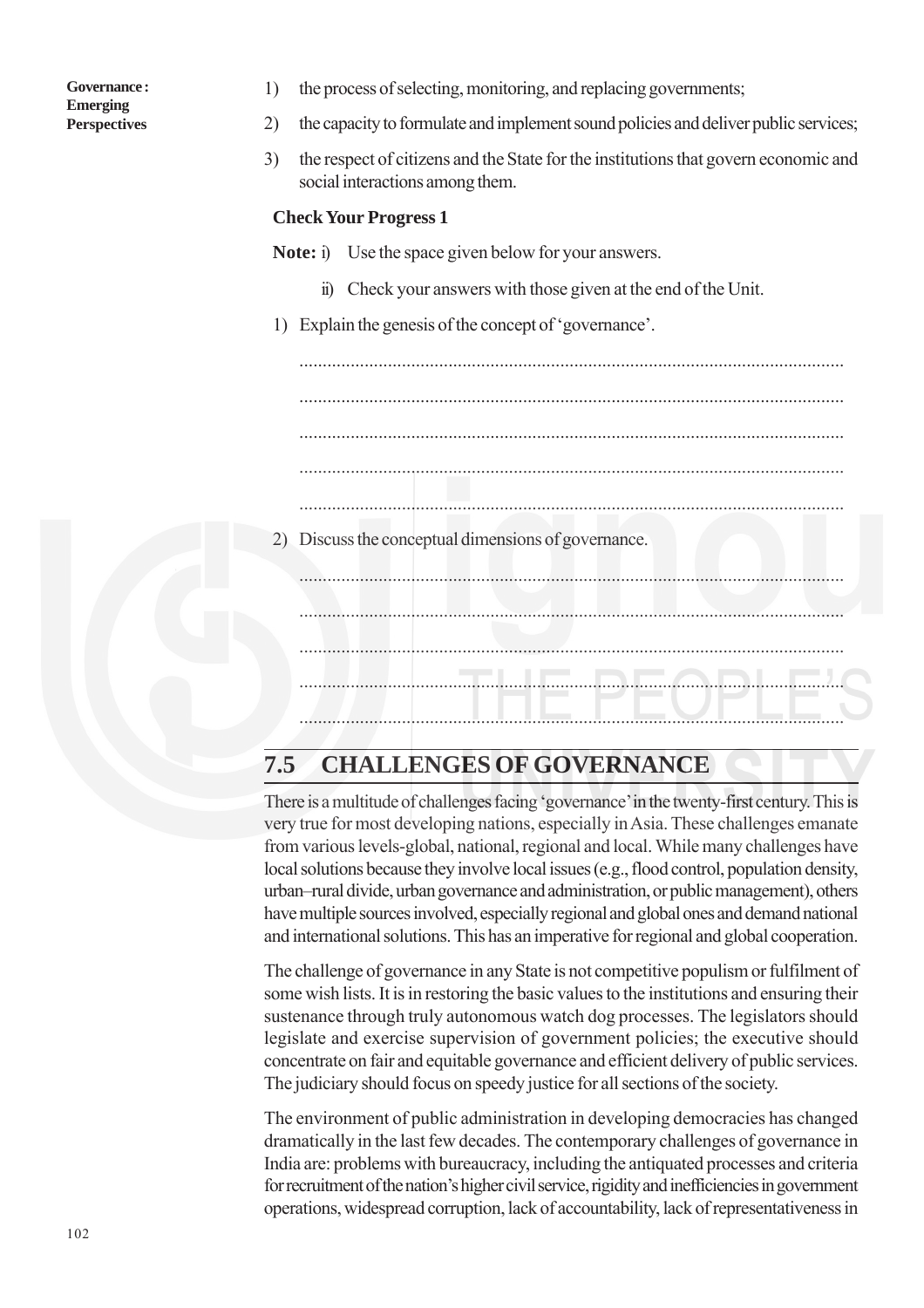public service, unresponsiveness to citizens, and the inability of the bureaucracy to deal with the growing role of the private sector and civil society in governance. In 1991, India liberalised its markets, privatised several government-owned industries and became more open to globalisation. These reforms have created a radical change in the Indian political and economic system as well as unprecedented challenges for governance. On the one hand, liberalisation and globalisation have produced greater wealth, a larger middle class and modernisation in India; on the other hand, they have created a tremendous and urgent need for public administration reforms, infrastructure development and reduction of the widening gap between the rich and the poor.The problems of a developing democracy; a governance system that is undergoing major changes that at times appears chaotic and an administrative apparatus that suffers from much pathology. The change is slow and requires simultaneous and coordinated efforts on the part of the country's social,political and economic institutions.

Throughout the world, governance issues have become increasingly crucial in recent years in all sectors and at all organisational levels – social, economic, cultural, administrative and political. Globalisation has profoundly altered and intensified communication and dialogue on issues pertaining to the manner in which communities, societies, nations and the world are governed.The current economic situation, marked by growing economic tensions and budget austerity, renders the invention or reinvention of systems of governance much more vital – but also politically delicate.

Some of the contemporary issues and challenges of governance can be summed as:

- Political, economic and social systems have become increasingly fragmented, making global strategic initiatives even more complex;
- The range of values, attitudes and behaviours exhibited by individuals and groups has contributed to greater and more diverse demands for inclusion and participation on the part of citizens, groups and organisations;
- As the structure around the representation of interests is further broadened and differentiated, the governance system becomes more complex and progressively less intelligible, decipherable and accountable to lay persons;
- There is a growing risk that the democratic quality of our political systems will deteriorate.

### *Key Challenges of Governance*

- *Information gap: characterised by information asymmetries between levels of government when designing, implementing and delivering public policy.*
- *Capacity gap: arises when there is a lack of human, knowledge (skill-based and "knowhow") or infrastructural resources available to carry out tasks, regardless of the level of government.*
- *Fiscal gap: reflects the difference between sub-central revenues and the expenditures needed to meet their responsibilities. It indicates a direct dependence on higher levels of government for funding in order to meet obligations.*
- *Administrative gap: arises when administrative borders do not correspond to functional economic areas at the sub-central level.*
- *Policy gap: results when line ministries take purely vertical approaches to cross-sectoral policy (e.g. energy, water or youth).*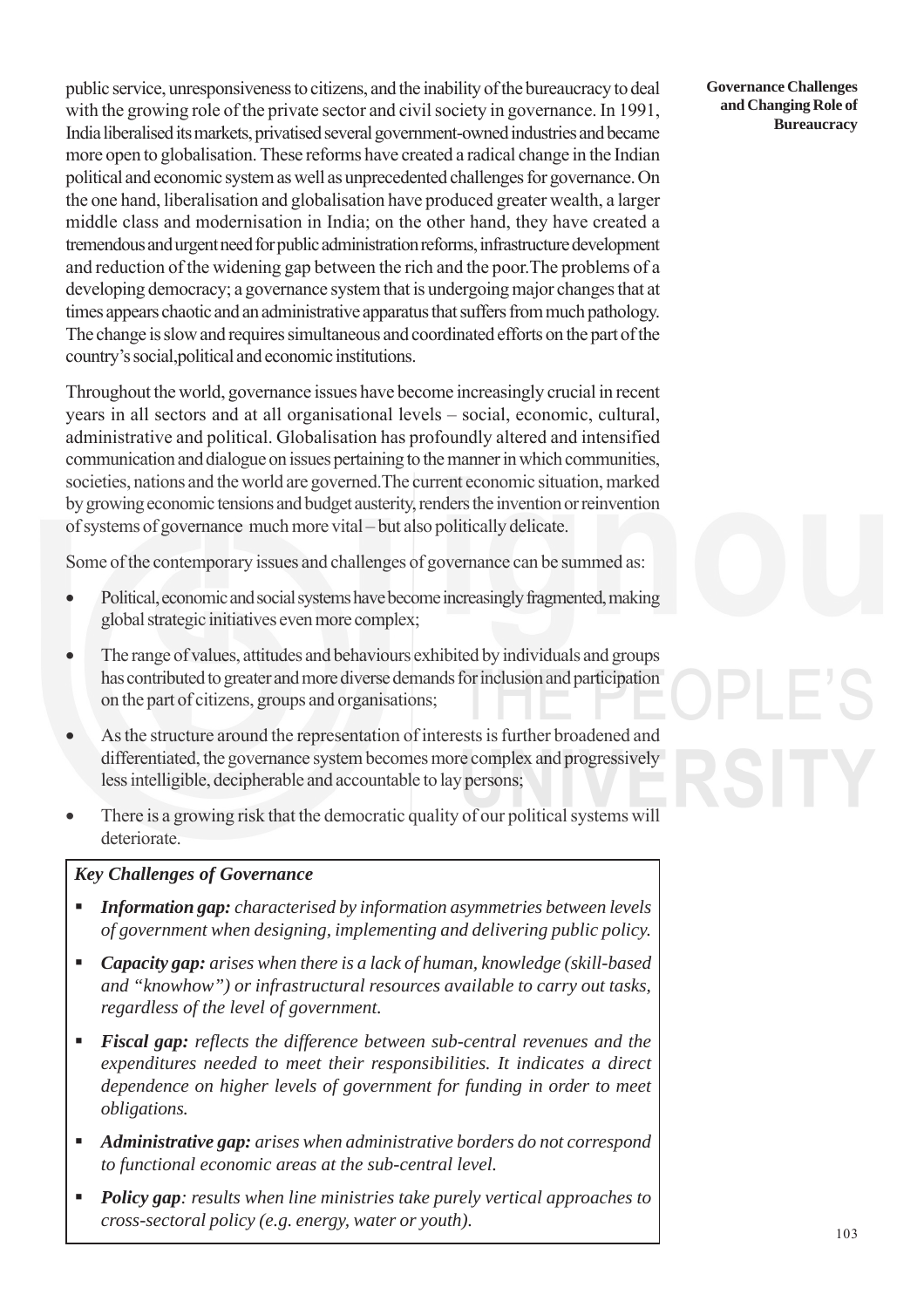## **7.6 CHANGING ROLE OF BUREAUCRACY**

The impact of globalisation on State is manifold and it is resulting in transformation in the role of bureaucracy. The State is to act as a linking pin of processes of planning, consultation, negotiation and decision-making involving diverse actors-state as well as non-state at different levels of governance. The State is the hub of activities connecting multiple partners and stakeholders from various spheres. In consonance with this, the bureaucracy's role is also undergoing change. Research Studies indicate that there are reform measures initiated globally to streamline the size and scope of bureaucracy, and make them attuned to coping with market forces and citizen's voice. According to Haque(1998), the role of bureaucracy is changing from a) developmental to managerial role b)active(leading) to supportive (facilitating) c) citizen-centred to customer-centred. The terms bureaucracy and democracy are usually thought of, in the academic literature, as antithetical approaches to providing governance for a society. On the one hand public bureaucracies are typically conceptualised as necessary for effective administration of public programmes, but as being legalistic and largely indifferent to the wishes and demands of individual citizens. Bureaucracies also tend to be associated with hierarchical and even authoritarian forms of governing, even though at least part of the logic for institutionalising the bureaucratic form of governing was to ensure equal treatment of citizens, and to provide clients with records and justifications for the decisions being made about them within the public sector.

The nature of governance has been changing with shift from a system that is focused on inputs to one that is focused on outputs. This is perhaps inevitable given that a good deal of the reform of the public sector under New Public Management has been concerned with managing the output of programmes. Performance management in particular has emphasised the need to measure what the public sector does. A part of that measurement relates to citizen satisfaction with the services provided, a form of assessment that invites public participation and can serve as one form of democratic input, though perhaps a rather passive one. This change in turn implies that accountability has become an even more central instrument for democracy. The bureaucracy thus, has become an important locus for public involvement and for democracy.

Effective and efficient institutions form the backbone of a successful governance system. The bureaucracy plays a central role in socio-economic development and nation building. In the recent times, the role of bureaucracy has undergone a massive change due to a number of factors. The changing role of the State in the contemporary context has brought about significant changes in the profile of bureaucracy. The growing impact of liberalisation, privatisation and globalisation, increased complexity in administrative problems, influx of information technology and socio-cultural upheavals are bringing in a lot of changes in the complexion of Indian bureaucracy. Consequently, there have been persistent demands for a responsive, accountable and efficient administration. The bureaucracy has to strike a balance between participation and accountability, competition and conflict, user and citizen. The bureaucracy has to ensure that there is a suitable environment in which rights of the citizens are protected, law and order is maintained, stability is provided and efficient infrastructure is put in place to tone up the welfare services to the people.

There are several governance challenges in India on political and socio-economic fronts. In addition there are regional disparities, issues pertaining to centre-state relationship and so on. The bureaucracy in India suffers from certain paradoxes. It is a combination of rigid adherence to procedures and a low resistance to varied pressures, pulls and interventions.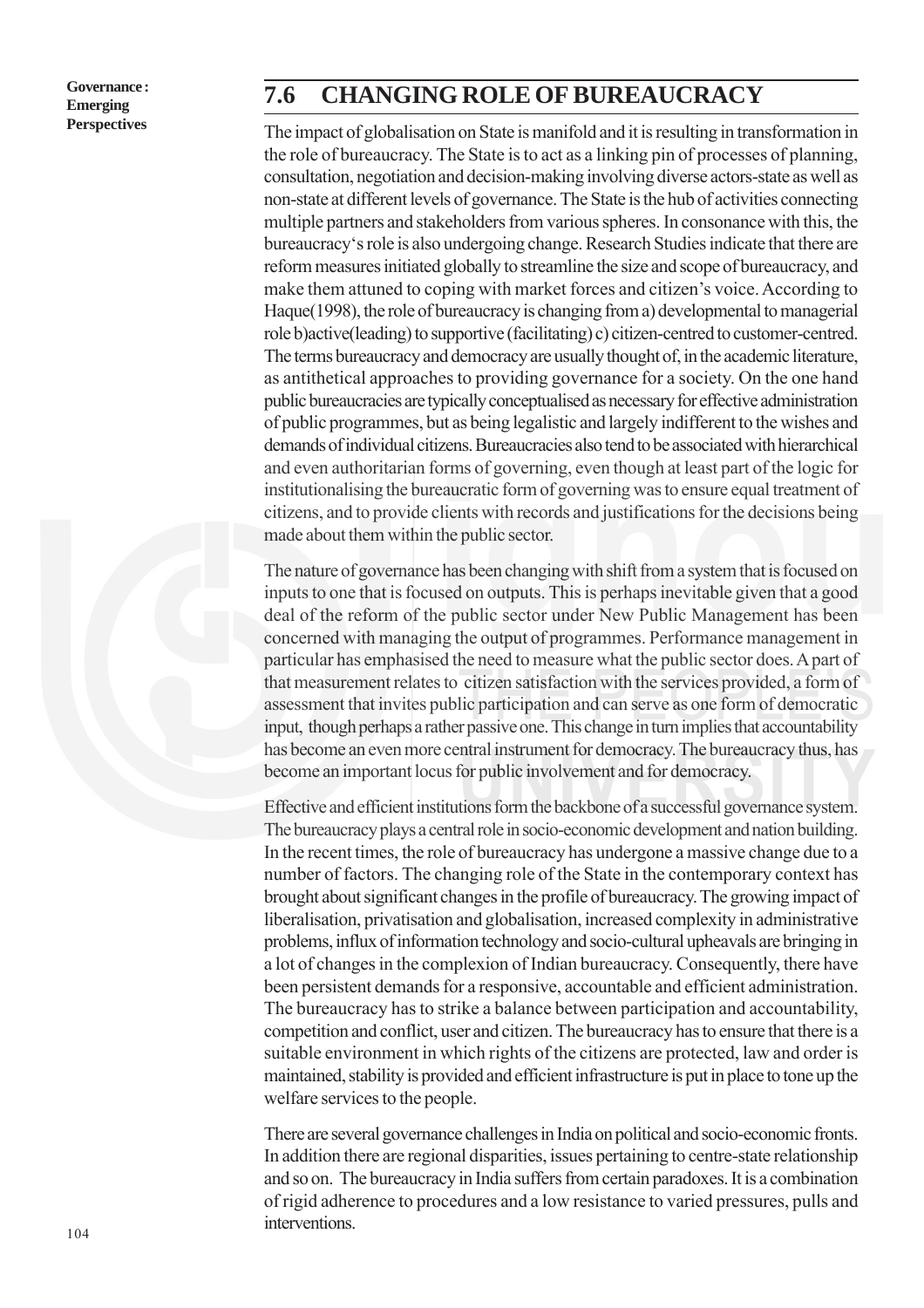Bureaucracy is the backbone of Indian administrative system. Its complexion is changing with the change in the socio-cultural and economic scenario. The governance scenario around is changing under the rubric of New Public Management (NPM) and good governance reforms where more emphasis is on making bureaucracy more transparent, efficient and accountable. The responsibilities, the regulatory and service functions of bureaucracy are on increase. It is expected to play the role of knowledge manager to meet the contemporary governance challenges.

The role of bureaucracy varies at different levels. At the top level in governance structure, tasks of bureaucracy relate to policy formulation and devising appropriate implementation strategies. The bureaucracy at the middle level is to discharge tasks of supervising, coordinating, networking and communicating and overseeing the implementation and execution. It requires a blend of administrative, technical, and human skills. At the cutting edge level, the bureaucracy has to be proactive, innovative and entrepreneurial to deliver the services.

In nutshell, the shift or change in the role of bureaucracy in light of the emerging governance challenges can be understood under the following factors:

- Fast pace of globalisation
- Rapid advancement of communication technology and problems relating to cybercrime and threats due to social media
- Advances in technology and mass-scale digitisation of government operations
- New tools of governance
- Inclusive policies with a more sense of accountability and responsibility towards the excluded sections of society
- Participatory and engaged governance i.e., engaging the civil society for better governance since citizens are the most important assets in governance
- Building new skills and capacities
- Internal and external security threats

The bureaucracy's role is multifaceted being the:

- Articulator and integrator of interests of stakeholders
- Conciliator, mediator and adjudicator
- Contributor of expertise, skills and resources
- Network and strategic manager
- Responsive, accessible and promoter of multidimensional accountability

#### **Check Your Progress 2**

**Note:** i) Use the space given below for your answers.

- ii) Check your answers with those given at the end of the Unit.
- 1) Identify the key issues and challenges of governance.

..................................................................................................................... .....................................................................................................................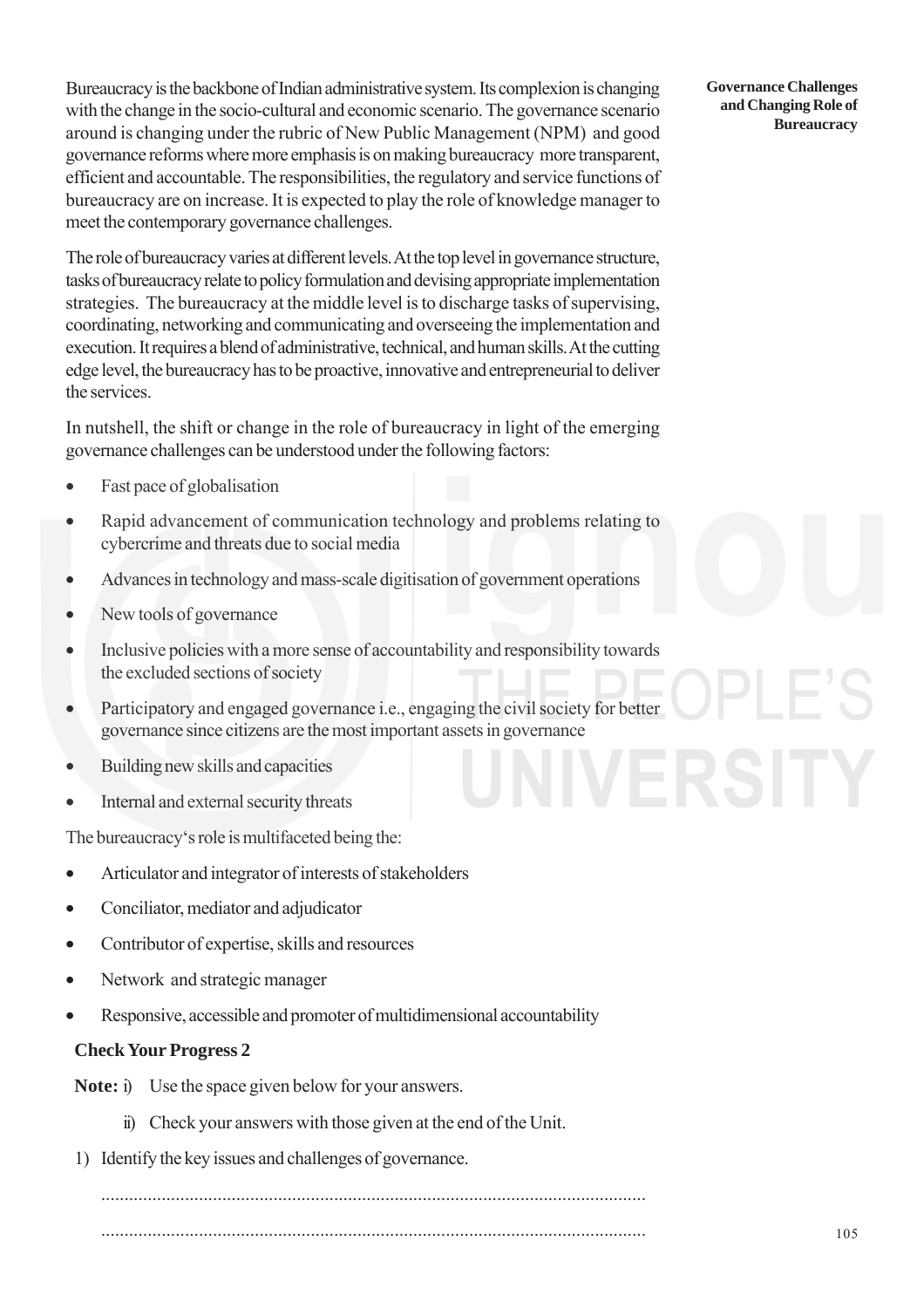..................................................................................................................... .....................................................................................................................

.....................................................................................................................

- 2) Describe the factors responsible for changing role of bureaucracy.
	- ..................................................................................................................... ..................................................................................................................... ..................................................................................................................... ..................................................................................................................... .....................................................................................................................

# **7.7 CONCLUSION**

In the new governance context, role of bureaucracy has been changing very fast. The government is no longer seen merely as a law enforcer or a controller of national resources but as a provider of basic services and public goods. Globalisation has added different dimensions to the concept of governance. There has been a shift in orientation from being controllers to facilitators and from being providers to enablers. Bureaucrats will have to equip themselves with the new set of skills and capabilities to meet the new governance challenges. They need to master new technologies and new styles of functioning and devise strategies to deal with the emerging governance challenges. Thus, in the light of the changing governance scenario, the bureaucracy must reform itself. It must reinvent itself in the light of changing norms of governance, New Public Service and New Governance.

# **7.8 GLOSSARY**

**Entrepreneurial Government :** It is philosophy that propagates government institutions to be competitive, innovative and risk taking like private enterprises.

**Governance Indicators :** These are the set of composite indicators covering various dimensions of governance for measuring the quality of governance within and across the nations.

**Neo-liberal Thought :** This is associated with economic liberalisation policies such as deregulation, privatisation, free trade, increasing the role of private sector in economy and society.

**New Public Management :** This refers to private sector and market driven perspective on the operations of the government. It is a combination of various methods and techniques towards modernising of government activities.

**New Governance :** This is a new paradigm in the governance discourse and features the changing locus of the public authority involving the expanding role of the civil society in the provision of public benefits.

**New Public Service :** This approach put forth by Robert B. Denhardt and Janet B. Denhardt suggests that public servants must adhere to law, community values, political norms, professional standards and citizens' interests. It considers the primary role of bureaucracy to serve the citizens.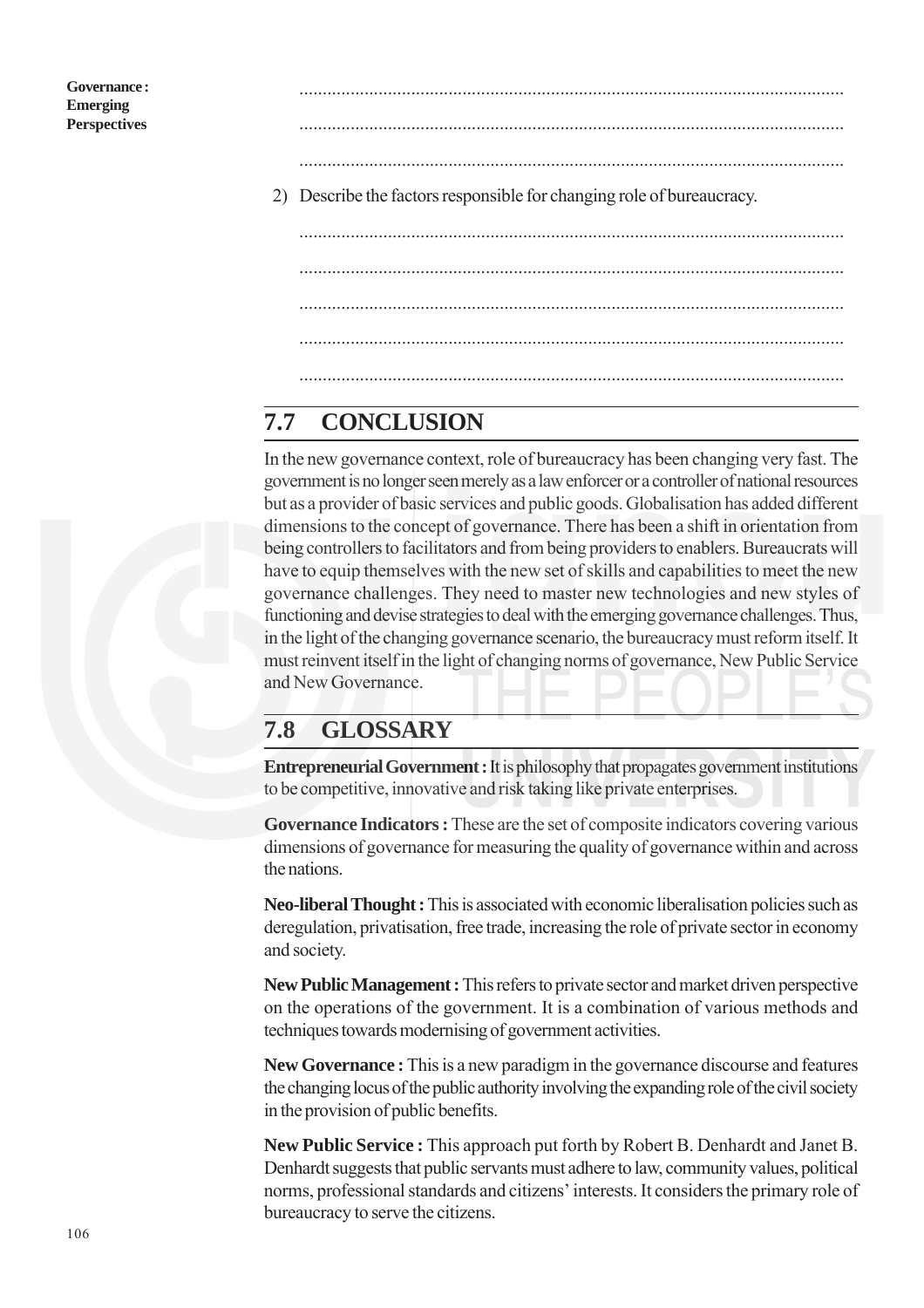**Social Capital :** It refers to networks of relationships among people in society. It encompasses factors such as interpersonal relationships, a shared sense of identity, shared understanding, shared norms, values, trust, cooperation and reciprocity.

## **7.9 REFERENCES**

Collingwood, V. (Ed.) (2001). Good Governance and the World Bank. Retrieved from projects/drivers\_urb\_change/urb\_economy/pdf\_glob\_SAP/BWP\_Governance World%20Bank.pdf

Farazmand, A. (2015).Governance in the Age of Globalization: Challenges and Opportunities for South and Southeast Asia.In I. Jamilet. al. (Eds.), *Governance in South, Southeast, and East Asia, Public Administration, Governance and Globalization,* Switzerland: Springer International Publishing.

Fukuyama, F. (2013).What is Governance? *Center for Global Development Working Paper No.314*.Retrieved from www.cgdev.org.

IGNOU.(2015). State Society and Public Administration, MPA-011. New Delhi, India: Faculty of Public Administration.

Ilyn, M. (2013). Governance: What is Behind the Word?*Participation, Bulletin of the International Political Science Association.*37 (1).

Jain, R.B. (2001). *Public Administration in India: 21st Century Challenges for Good Governance*. New Delhi, India: Deep & Deep Publications.

Jessop, Bob. (2002). The Rise of Governance and the Risks of Failure: the Case of Economic Development. *International Social Science Journal*. 50(155): 29-45.

Kaufmann and Kraay. (2007). Governance Indicators: Where are We, Where Should We Be Going? Retrieved from http://siteresources.worldbank.org/DEC/Resources/ KraayKaufmannGovernanceIndicatorsSurveyNov12.pdf.

Lynn, L. E., Jr. (2010).Governance.Foundations of Public Administration Series. *Public Administration Review.* Retrieved fromhttp ://www.aspanet.org

OECD. (2001). *Governance in the 21st Century*. Paris.

OECD. (2009). Current and Future Public Governance Challenges.In *Government at a Glance 2009*. Paris.

Pandey, S.K.(2003).Changing Role of Indian Civil Services in the Context of Globalisation. Retrieved from http://paperroom.ipsa.org/papers/paper\_3066.pdf

Rhodes, R.A.W. (1996). The New Governance: Governing without Government.*Political Studies*. 44: 652-667.

Sapru, R.K. (2016). *Administrative Theories and Management Thought*. New Delhi, India: PHI Learning Pvt. Ltd.

Soni, V. (2008).A Portrait of Public Administration in India: Challenges of Governance in the World's Largest Democracy. *Public Administration Review*. Retrieved from https://onlinelibrary.wiley.com/doi/pdf/10.1111/j.1540-6210.2008.00965.x